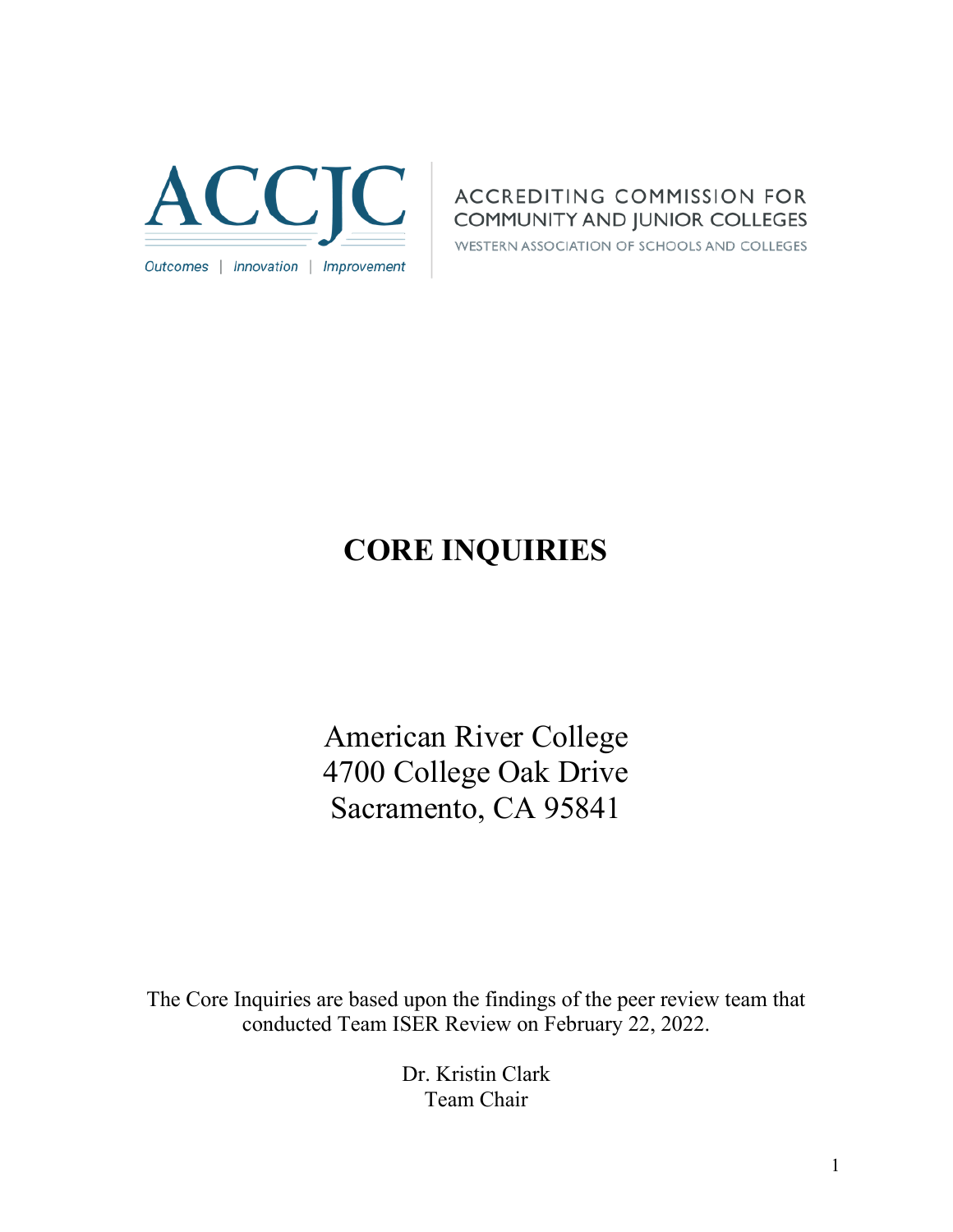# Contents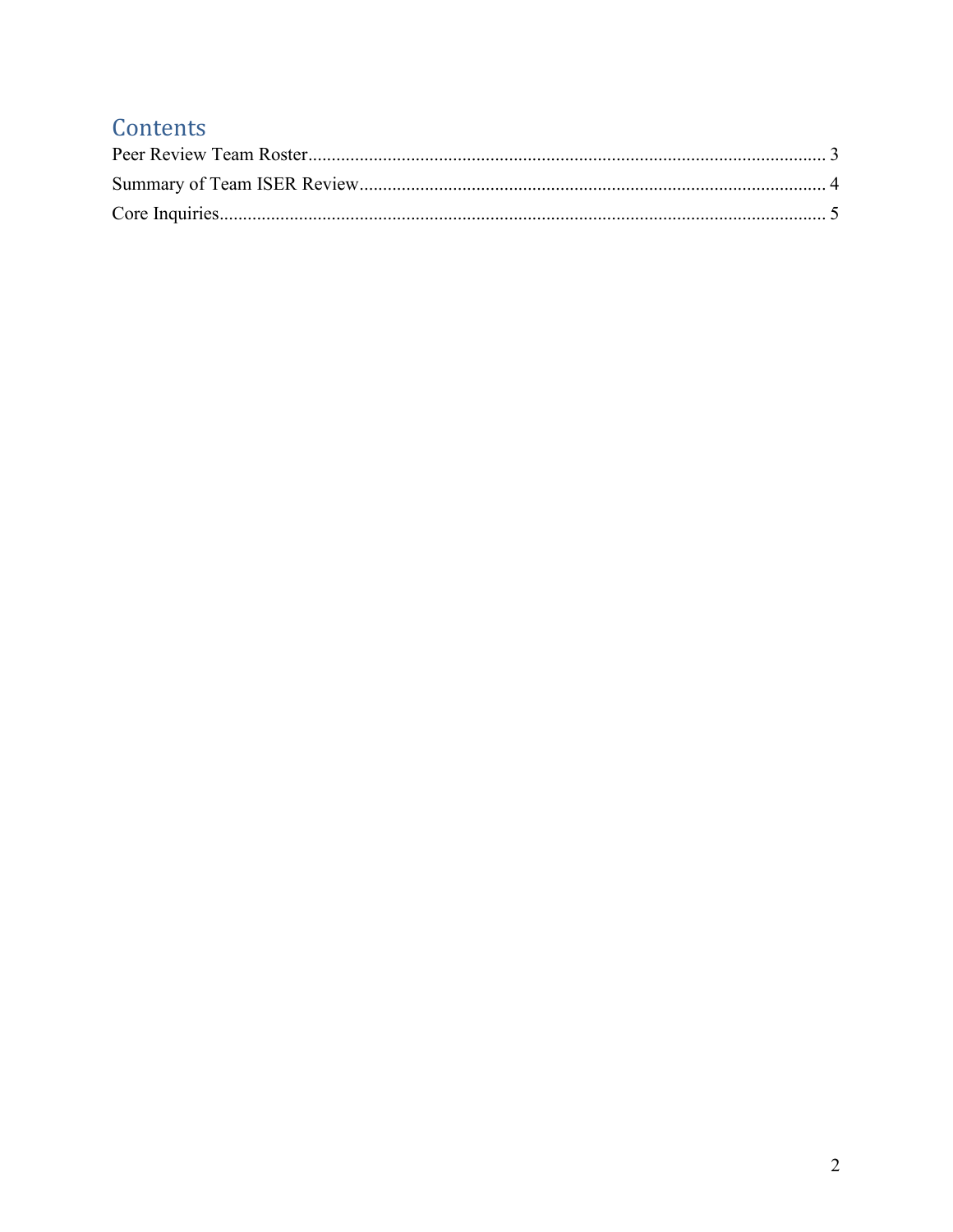# American River College

# Peer Review Team Roster

# **Team ISER Review**

February 22, 2022

<span id="page-2-0"></span>

| Dr. Kristin Clark, Team Chair          | Dr. Angelica Suarez*, Vice Chair          |
|----------------------------------------|-------------------------------------------|
| West Hills Community College District  | <b>Orange Coast College</b>               |
| Chancellor                             | President                                 |
|                                        |                                           |
|                                        |                                           |
| <b>ACADEMIC MEMBERS</b>                |                                           |
| Dr. Michael Cawdery                    | Ms. Catherine Indermill*                  |
| Leeward Community College              | Mendocino College                         |
| Professor, Teacher Education           | Professor of Psychology                   |
|                                        |                                           |
| Ms. Evelyn Lord                        | Dr. Michael Reese                         |
| Laney College                          | Los Angeles Trade-Technical College       |
| Head Librarian                         | Vice President of Academic Affairs        |
| Dr. Julia Wendt                        |                                           |
| Victor Valley College                  |                                           |
| Department Chair and Faculty           |                                           |
|                                        |                                           |
| <b>ADMINISTRATIVE MEMBERS</b>          |                                           |
|                                        |                                           |
| Dr. Daphne Dionisio                    | Mr. Bill McGreevy                         |
| <b>Glendale Community College</b>      | <b>Grossmont College</b>                  |
| Interim Manager of Accreditation and   | Vice President of Administrative Services |
| <b>Institutional Effectiveness</b>     |                                           |
| Dr. Robert Pimentel                    |                                           |
| Fresno City College                    |                                           |
| Vice President, Educational Services & |                                           |
| <b>Institutional Effectiveness</b>     |                                           |
|                                        |                                           |
| <b>ACCJC STAFF LIAISON</b>             |                                           |
|                                        |                                           |
| Dr. Gohar Momjian                      |                                           |
| Vice President                         |                                           |
|                                        |                                           |

*\*These individuals served on the district team.*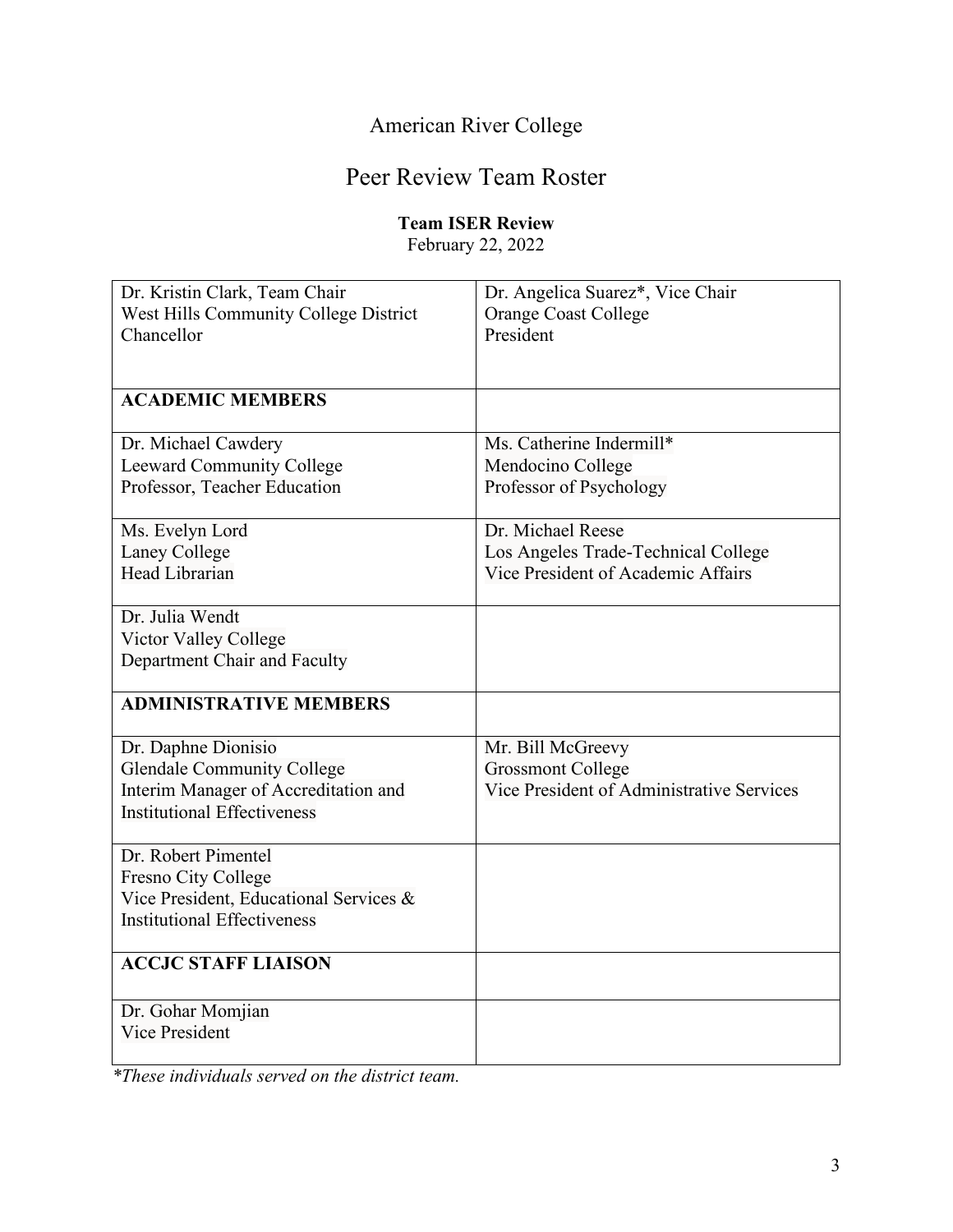# **Summary of Team ISER Review**

<span id="page-3-0"></span>INSTITUTION: American River College

DATE OF TEAM ISER REVIEW: February 22, 2022

TEAM CHAIR: Dr. Kristin Clark

A 10-member accreditation peer review team conducted a Team ISER Review of American River College on February 22, 2022. The Team ISER Review is a one-day, off-site analysis of an institution's self-evaluation report. The peer review team received the college's institutional selfevaluation report (ISER) and related evidence several weeks prior to the Team ISER Review. Team members found the ISER to be a comprehensive, well written document detailing the processes used by the College to address Eligibility Requirements, Commission Standards, and Commission Policies. The team confirmed that the ISER was developed through broad participation by the entire College community including faculty, staff, students, and administration. The team found that the College provided a thoughtful ISER containing several self-identified action plans for institutional improvement. The College also prepared a Quality Focus Essay.

In preparation for the Team ISER Review, the team chair attended a team chair training workshop on December 1, 2021 and held a pre-review meeting with the college CEO on January 11, 2022. The entire peer review team received team training provided by staff from ACCJC on February 3, 2022. Prior to the Team ISER Review, team members completed their team assignments, identified areas for further clarification, and provided a list of requests for additional evidence to be considered during Team ISER Review.

During the Team ISER Review, team members spent the morning discussing their initial observations and their preliminary review of the written materials and evidence provided by the College for the purpose of determining whether the College continues to meet Accreditation Standards, Eligibility Requirements, Commission Policies, and US ED regulations. In the afternoon, the team further synthesized their findings to validate the excellent work of the college and identified standards the college meets, as well as developed Core Inquiries to be pursued during the Focused Site Visit, which will occur during the week of October 10, 2022.

Core Inquiries are a means for communicating potential areas of institutional noncompliance, improvement, or exemplary practice that arise during the Team ISER Review. They describe the areas of emphasis for the Focused Site Visit that the team will explore to further their analysis to determine whether standards are met and accordingly identify potential commendations or recommendations. The college should use the Core Inquiries and time leading up to the focused site visit as an opportunity to gather more evidence, collate information, and to strengthen or develop processes in the continuous improvement cycle. In the course of the Focused Site Visit, the ACCJC staff liaison will review new or emerging issues which might arise out of the discussions on Core Inquiries.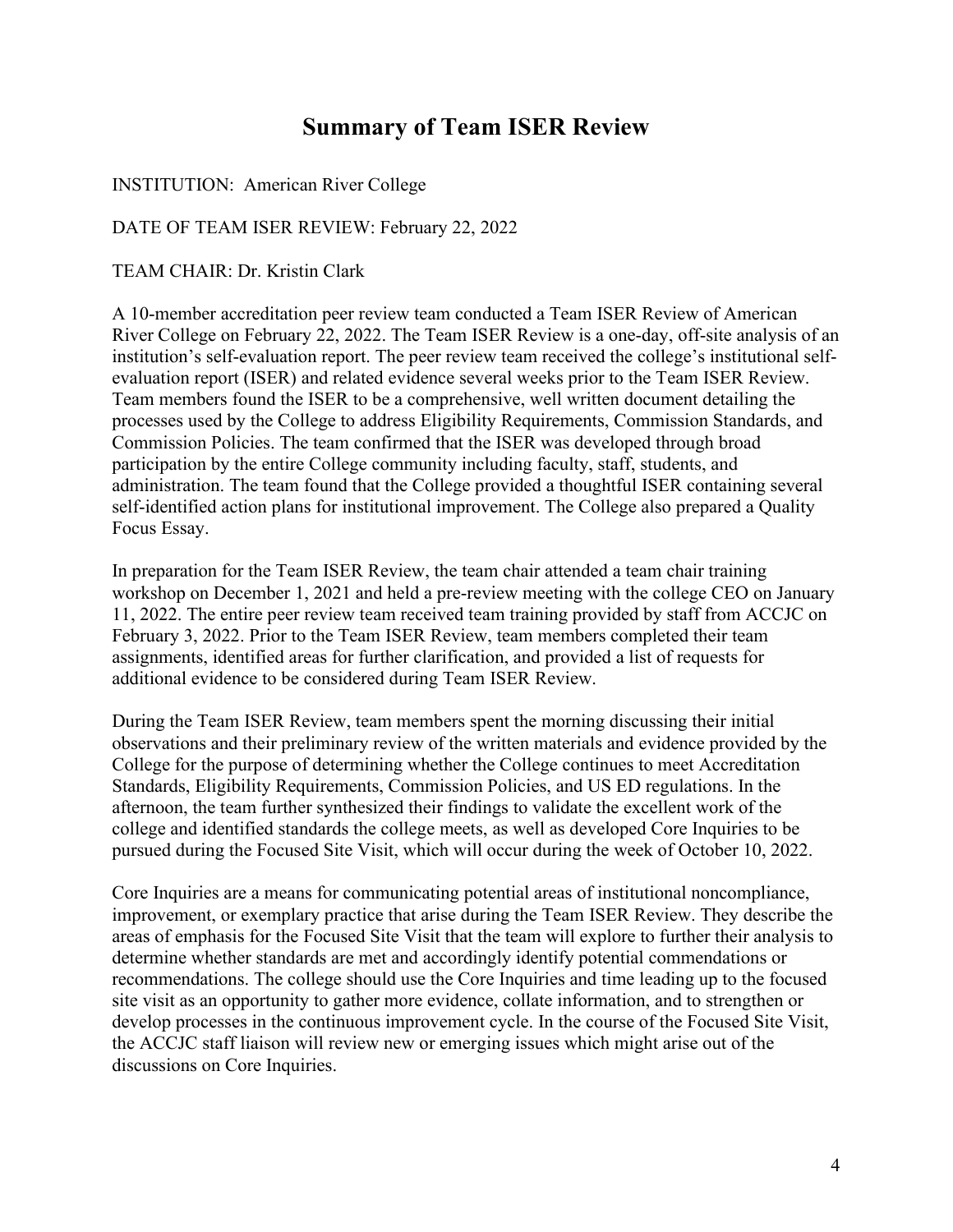# **Core Inquiries**

<span id="page-4-0"></span>Based on the team's analysis during the Team ISER Review, the team identified the following core inquiries that relate to potential areas of clarification, improvement, or commendation.

**Core Inquiry 1:** The team would like to understand what action for improvement the institution takes when it does not meet its own institution-set standards.

**Standards or Policies:** Standard I.B.3

#### **Description:**

The team reviewed the College's ISER and evidence including a Presentation of Student Achievement Data, Institution-Set Standards (ISS), the ACCJC Annual Report, and minutes from the Institutional Effectiveness Council. Although the ISS data was reviewed by the Institutional Effectiveness Council during their examination of the ACCJC Annual Report, the council minutes showed no evidence of action taken or plans made when the institution-set standards were not met.

Additionally, ISER evidence consisting of screenshots of the portal for annual unit planning and program review states that the department-set standards data are only for course completion. Therefore, department-set standards do not include all applicable institution-set standards.

### **Topics of discussion during interviews:**

The role of the Institutional Effectiveness Council in establishing and assessing ISS, and actions taken when institution-set standards are not met.

**Request for Additional Information/Evidence:**

N/A

### **Request for Observations/Interviews:**

Members of the Institutional Effectiveness Council (i.e., chair/co-chair, or others involved in working with institution-set standards, such as Dean of Institutional Effectiveness, Faculty Coordinator of Program Review)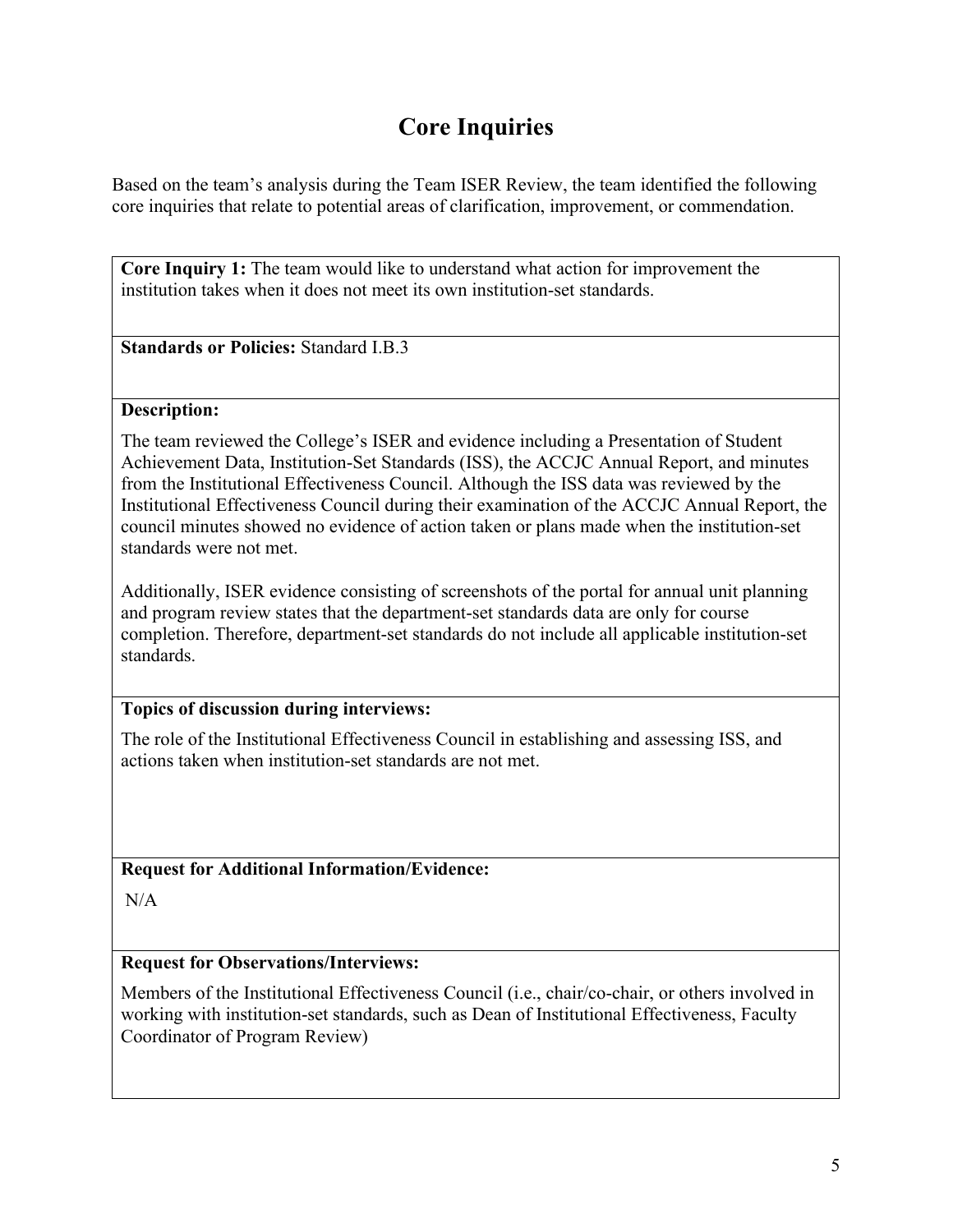**Core Inquiry 2:** The team reviewed the evidence in the ISER and would like to further understand the college's role in using the facilities master plan and long-range capital plan to support institutional improvement goals for new facilities and equipment, which includes projections of the total cost of ownership.

**Standards or Policies:** Standard IIIB.4

#### **Description:**

The team could not find evidence of total cost of ownership being projected when planning for new facilities and equipment. While the college provided information showing how it plans for facilities maintenance in the "Five-Year Capital Outlay Plan" and "Scheduled Maintenance/Special Repair Projects," it was not clear whether the college includes a total cost of ownership for new facilities and equipment. Furthermore, it is unclear if the College's physical resources planning is the direct responsibility of the District or the College or a cooperation between the two entities. In addition, this information was not provided as evidence in the District or ARC's Facilities Master Plan.

#### **Topics of discussion during interviews:**

Total cost of ownership for new facilities and equipment

### **Request for Additional Information/Evidence:**

Examples of total cost of ownership being projected for planning new facilities and equipment.

#### **Request for Observations/Interviews:**

Persons/Councils responsible for planning new facilities and equipment at college and/or district level.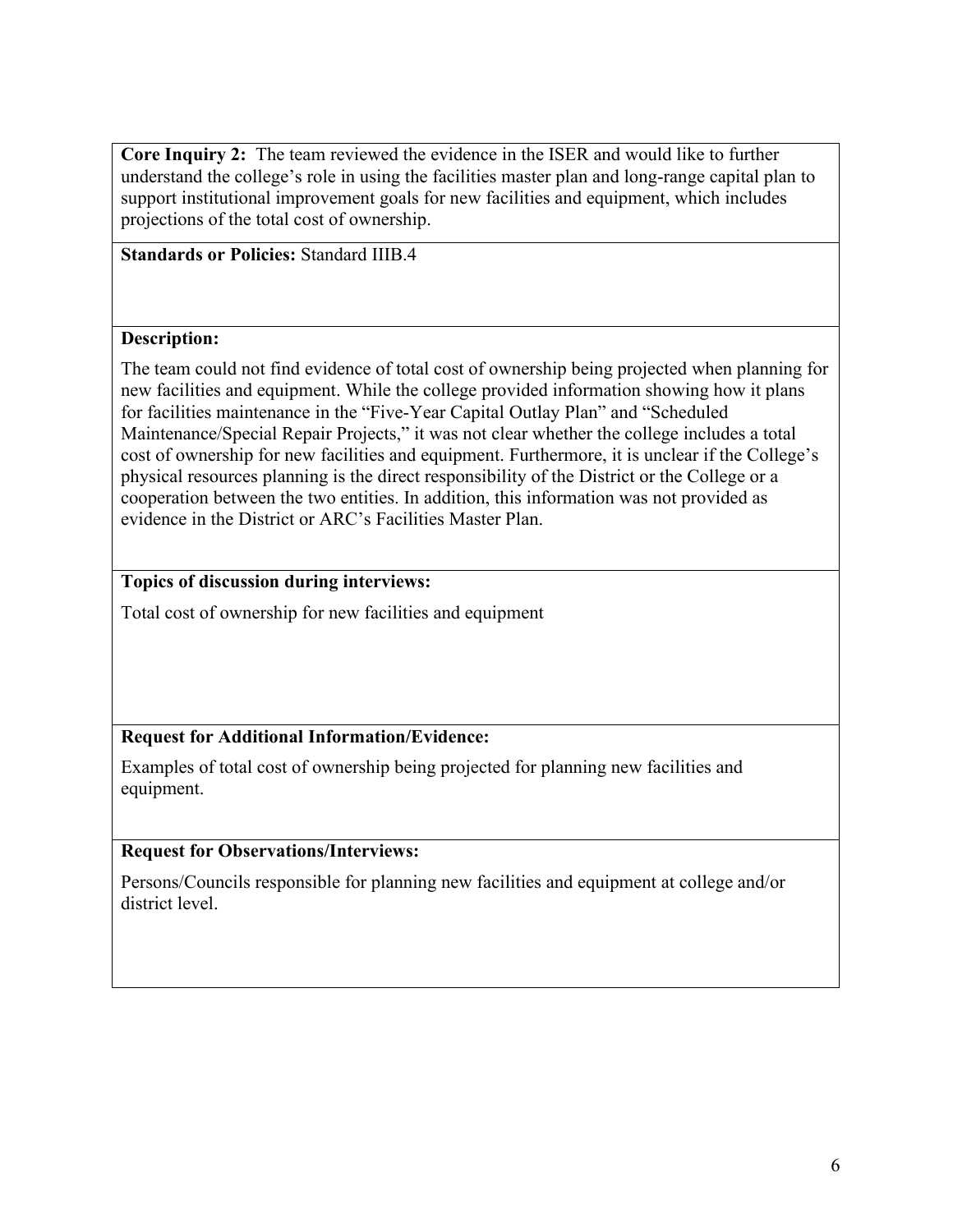**Core Inquiry 3:** The Team was impressed with the institution's commitment to diverse student views and their participation in informing and shaping college practices as evidenced by the Student Design Team initiative. The team would like to learn more about this initiative.

**Standards or Policies:** Standard IVA.2

#### **Description:**

The team reviewed evidence in the ISER and the website that describes the student design team: *A diverse group of ARC students will help inform the future direction of the college and improve our student-facing programs, services, processes, tools, and communication*. Additional evidence was provided by the supervisor of the Beaver Cares Basic Needs program.

### **Topics of discussion during interviews:**

-The origin of the Student Design Team idea

-Ways the student team has provided insight and perspective to the College

-Outcomes that have resulted from the student team's efforts

-Characteristics/conditions that enable ARC to implement this initiative

### **Request for Additional Information/Evidence:**

Status reports/updates on Student Design Team

### **Request for Observations/Interviews:**

-Individuals responsible for the implementation of the Student Design Team -Students who participate on the Student Design Team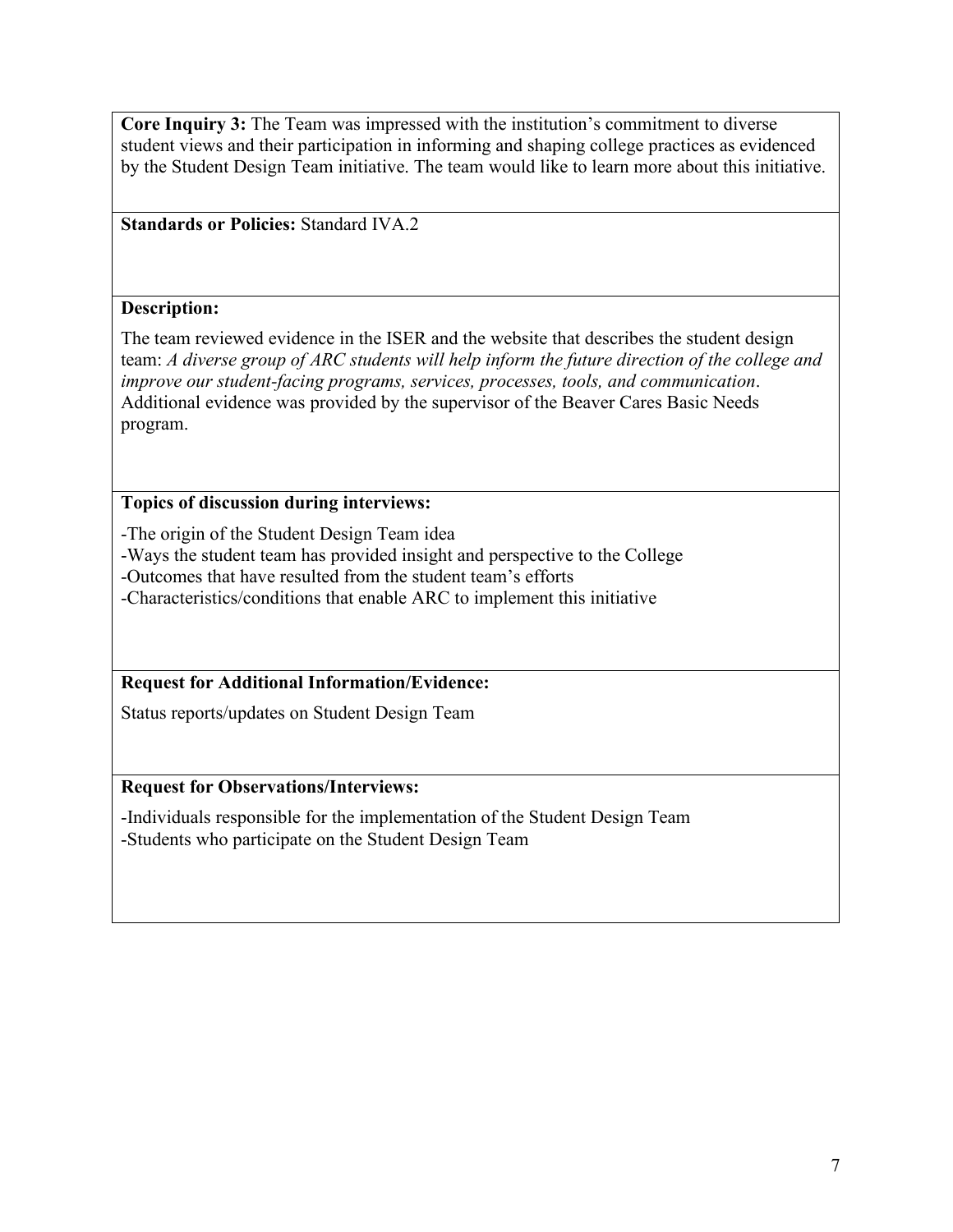**Core Inquiry 4:** The Team would like to know how the college ensures that it follows required policies/processes on distance education and publication of SLOs (Student Learning Outcomes) on syllabi.

**Standards or Policies: Standard** II.A.3 and Policy on Distance Education and Correspondence Education

# **Description:**

The team reviewed the sample of distance education courses provided by the college, the Curriculum Committee Standards for Regular Effective Contact and Regular and Substantive Interaction in Online Classes, and LRCCD Policy 7145 – Distance Education.

The team did not see the application of regular and substantive interaction in the majority of the courses reviewed. In addition, SLOs were not consistently included in syllabi. In both instances, the institution does not appear to be following its policies and procedures.

# **Topics of discussion during interviews:**

-Processes for regular and substantive interaction in distance education courses -Processes for inclusion of SLOs on syllabi for all courses

# **Request for Additional Information/Evidence:**

Review another sample of distance education courses from a subsequent term (Spring 2022)

# **Request for Observations/Interviews:**

Individuals/Committees responsible for ensuring the implementation of distance education policies and procedures and compliance with syllabi requirements.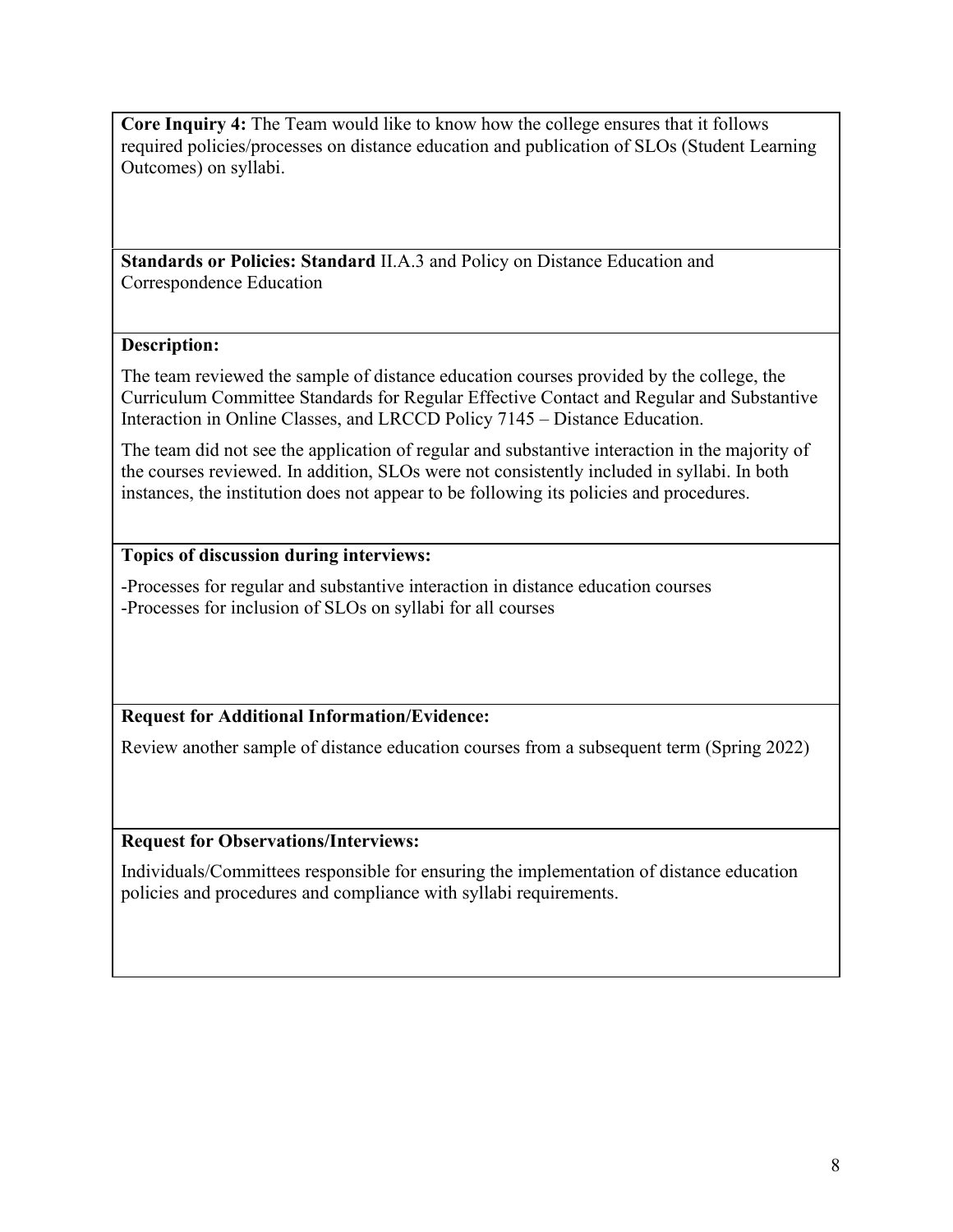# **District Core Inquiries**

Based on the team's analysis during the Team ISER Review, the team identified the following core inquiries that relate to potential areas of clarification, improvement, or commendation.

**District Core Inquiry 1:** The team would like to better understand how the Board ensures a regular cycle of review of its board policies to ensure their effectiveness in fulfilling the district's mission and revises the policies as necessary.

**Standards or Policies:** IV.C.7

#### **Description:**

The team reviewed the college's ISER, which indicated that policies and regulations are created and amended to address changes in law, District operations, and the needs of students. The evidence supports the ISER's statement that "*On a quarterly basis, the general counsel informs the board of the need to update policies or regulation."* The team also confirmed that the Board reaffirms all Board Policies and Administrative Regulations in batch form (1000- 9000). The Board has Board Policy 3112, which addresses the process for adoption of policies.

However, in a random sampling of the Board Policies and Administrative Regulations online, the team found Board Policies that had not been updated since the 1980s and 1990s. The team would like to better understand how the Board ensures a regular cycle of review of its Board Policies and Administrative Regulations to confirm their effectiveness in fulfilling the District's mission.

#### **Topics of discussion during interviews:**

• Cycle for the regular assessment and revision of Board Policies and Administrative Regulations.

**Request for Additional Information/Evidence:**

#### **Request for Observations/Interviews:**

• Individuals responsible for ensuring the regular updating of Board Policies and Administrative Regulations (e.g., Board Office).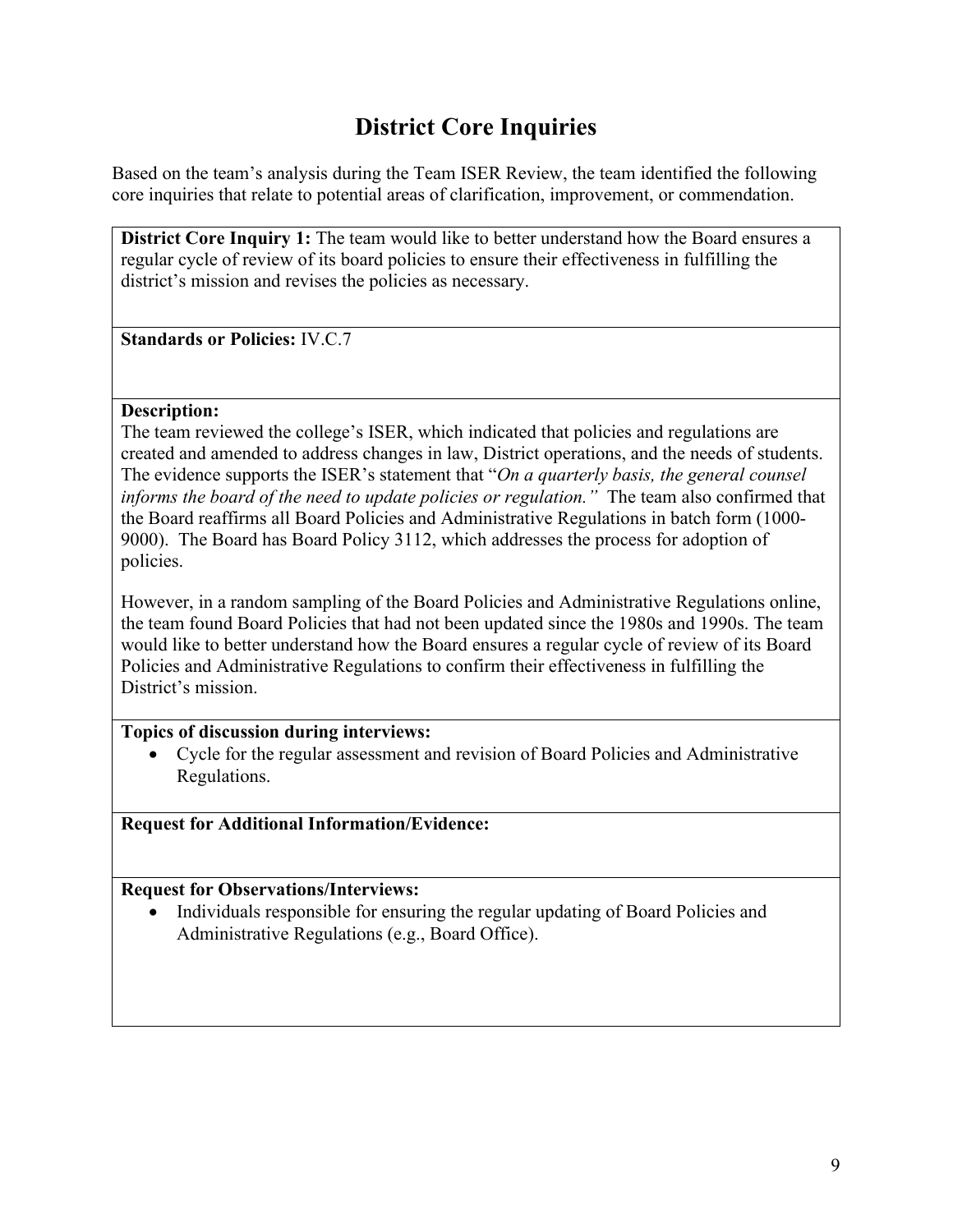**District Core Inquiry 2:** The team would like to deepen its understanding of the specific delineation of college and district roles and responsibilities in order to better understand the following:

- The interface between district level governance and college level governance
- The autonomy of the colleges
- The functions carried out at the district office
- The impact of completed reorganizations on the colleges and the district office
- The analyses being done for planned reorganizations

#### **Standards or Policies:** IV.D.2, IV.D.3, IV.D.4, IV.D.7

#### **Description:**

- a. The Functional Map uses the accreditation standards to identify primary, secondary, and shared responsibilities between the District and the College. While this approach provides a high-level view of responsibilities relative to each accreditation standard, it does not identify the actual functions and operations performed by the District Office making it difficult to determine the delineation of responsibilities. There are references to District reorganizations and centralizations, but it is not clear what the impact on the delineation of responsibilities is.
- b. The team read the references to the 80/20 resource allocation formulas; however, it is not completely clear what would happen in the event the district experiences a revenue reduction in terms of impact on personnel and the colleges.
- c. The team did not see a district-level decision making guide that would help clarify the roles of the various districtwide committees.
- d. District governance and structure are discussed at the Chancellor's Cabinet. However, it is not evident how improvements are made as a result of these discussions.

#### **Topics of discussion during interviews:**

- a. Delineation of responsibilities between the District and the colleges.
- b. Resource allocation mechanisms.
- c. The evaluation of district/college delineations, governance processes, and improvements.
- d. How the colleges place items of interest on the agenda of the Chancellor's Executive Staff meetings.

#### **Request for Additional Information/Evidence:**

- a. Brief description of the functions carried out at the district office.
- b. Minutes of Chancellor's Cabinet meetings when District governance and structure were discussed.
- c. Agendas of Executive Staff meetings where college-initiated items of interest were discussed.
- d. Evidence of examples of any changes made in District governance.
- e. Example of how the 80/20 allocation formula works in the event of a reduction in revenue.
- f. Reports or analyses done leading to completed reorganizations, such as the centralization of the Public Information Officers and the Philanthropy office.